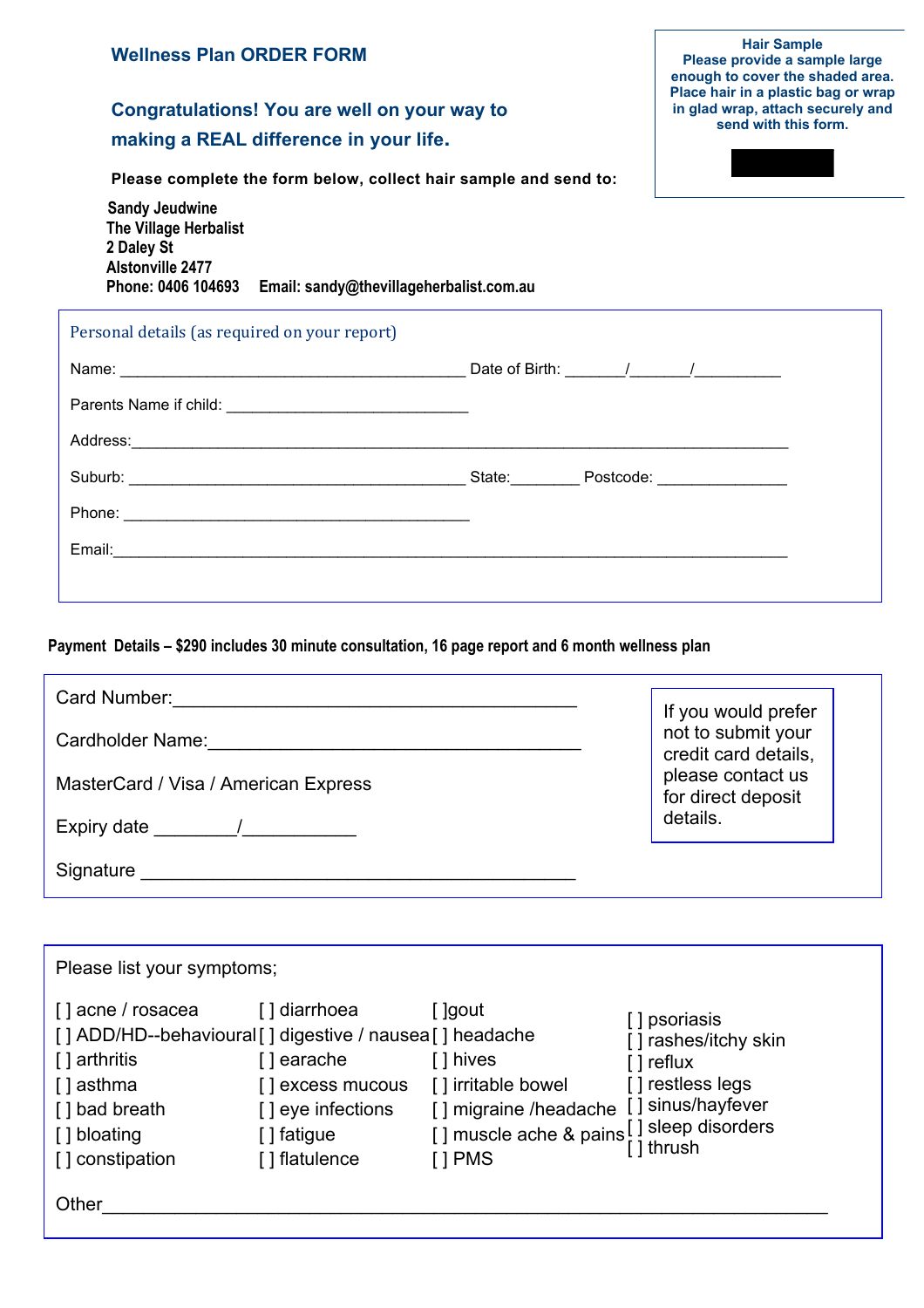### **500 Standard List**

#### List subject to change

#### **GREEN VEGETABLES**

**Asparagus**  Beans Bockchoy Brussell Sprouts Cabbage **Celery**  Choy sum Leeks Lettuce Olives **OKRA**  Parsley Rocket **Shallots**  Snow Peas Wombok

#### **OTHER VEGETABLES**

 Avocado B/Beans W.Worths Org Baked Beans (Heinz) Baked Beans SPC Beetroot **Broccoli**  Button Squash **Capsicum**  Carrot **Cauliflower**  Choko Corn **Cucumber**  Eggplant Fennel Gherkins (bottle) Mushroom all Onion Parsnip Peas Potato Pumpkin Silverbeet/Spinach Swede Sweet Potato Tomato Turnip Zucchini

#### **MEATS**

 Bacon Beef **Chicken**  Duck Ham Kangaroo Lamb Pork **Turkey** 

#### **SEEDS**

 Linseed/oil/meal Pumpkin Sesame Sunflower Chia

#### **FRUIT** Apples

 Apricot Banana Cherries **Dates**  Fig **Grapefruit**  Grapes Honey Dew Melon Kiwifruit Lemon Limes Lychee **Mandarine**  Mango **Nectarine Oranges Passionfruit**  Pawpaw Peaches Pears Pineapple Plums Prunes Raisins / Sultanas Rockmelon Watermelon

#### **OILS / FATS**

 Avocado oil Coconut oil Ghee Grape Seed Oil Macadamia oil Olive Oil Rice Bran Oil Sesame oil Sunflower (Crisco)

#### **SEAFOOD**

 Calamari Fish ( white ) **Salmon**  Sardine in oil Shellfish (All) Tuna

#### **BERRIES Fresh &**

**Frozen Blackberry Blueberry Raspberry Strawberry** 

#### **SPROUTS**

 Alfalfa sprouts Mung Beans Snow pea sprouts

#### **NUTS**

 Almonds/meal Brazil Cashews Hazel Macadamia Pecans

 Pine Nuts Pistachio **Walnut** 

#### **ALCOHOL**

 Beer Bourbon Brandy Gin Kahlua Rum Tia Maria Vodka Whiskey Wine Red Wine White/champagne

#### **OTHER DRINKS**

 Caro **Ecco**  Coffee (all) Cola (all) Cranberry Juice Drinking Choc (Cadbury) Fanta (Orange) Ginger Ale Jarra Hot chocolate L LOYDS Org Prune juice Milo **Ovaltine**  Ribeena Rooiboos Tea Sprite-Lemonade Schweppes Lemonade Soda Water Tonic water Tea (black)

#### **HERBAL TEAS**

 Chamomile Tea Dandelion Tea Green Tea Olive Leaf Tea Peppermint Tea

#### **BISCUITS**

 Arnott Orange Arnott Delta Cream Crackers Snaps Crackers Premium Jatz original Milk Arrowroot Sakata plain Sao Vita Weat original

#### **HERBS/dried & fresh**

 Basil Chives Coriander Mixed Herbs Oregano **Rosemary** SAUCES AYAM Oyster B.B.Q Eta

 B.B.Q. Master Foods Hoi Sin Horseradish Mayo. Praise Traditional Mayonnaise Kraft Soy sauce (ALL) Sweet Chilli Fountain Tomato HEINZ big red Tomato Paste Leggo's Tomato paste Select Tomato Sauce Fountain Worcester sauce

#### **DRIED VEGETABLES**

 Chick Peas Coconut Dried Beans Lentils Split Peas

#### **STOCK**

 Beef Stock (Magi) Beef Stock (Massel) Bonox Chicken Stock (Magi) Chicken Stock (Massel) Miso Massel Gravy mix Vegetable Stock (Massel)

#### **SUGARS/ Sweeteners**

 Agave Golden Syrup Honey Manuka Honey Maple Syrup Palm Sugar **Stevia**  Sugar Brown Sugar Raw Sugar White Xylitol

#### **OTHER MILKS**

 Coconut milk Oat milk Rice Milk (So-Natural) Rice Milk (Australia's Own) Rice Milk (Rice Dream) Soy Milk So-Good Soy Milk So Natural Bon Soy

#### **FLOUR / GRAINS**

 Cornflour [wheat free] Pasta (Durham wheat) Rice Brown (ALL) Rice White (ALL) Rice noodles White Flour (plain & S.R.) Wholemeal Flour (ALL)

#### **HERB-SPICE-**

**CONDIMENT** All spice Baking Powder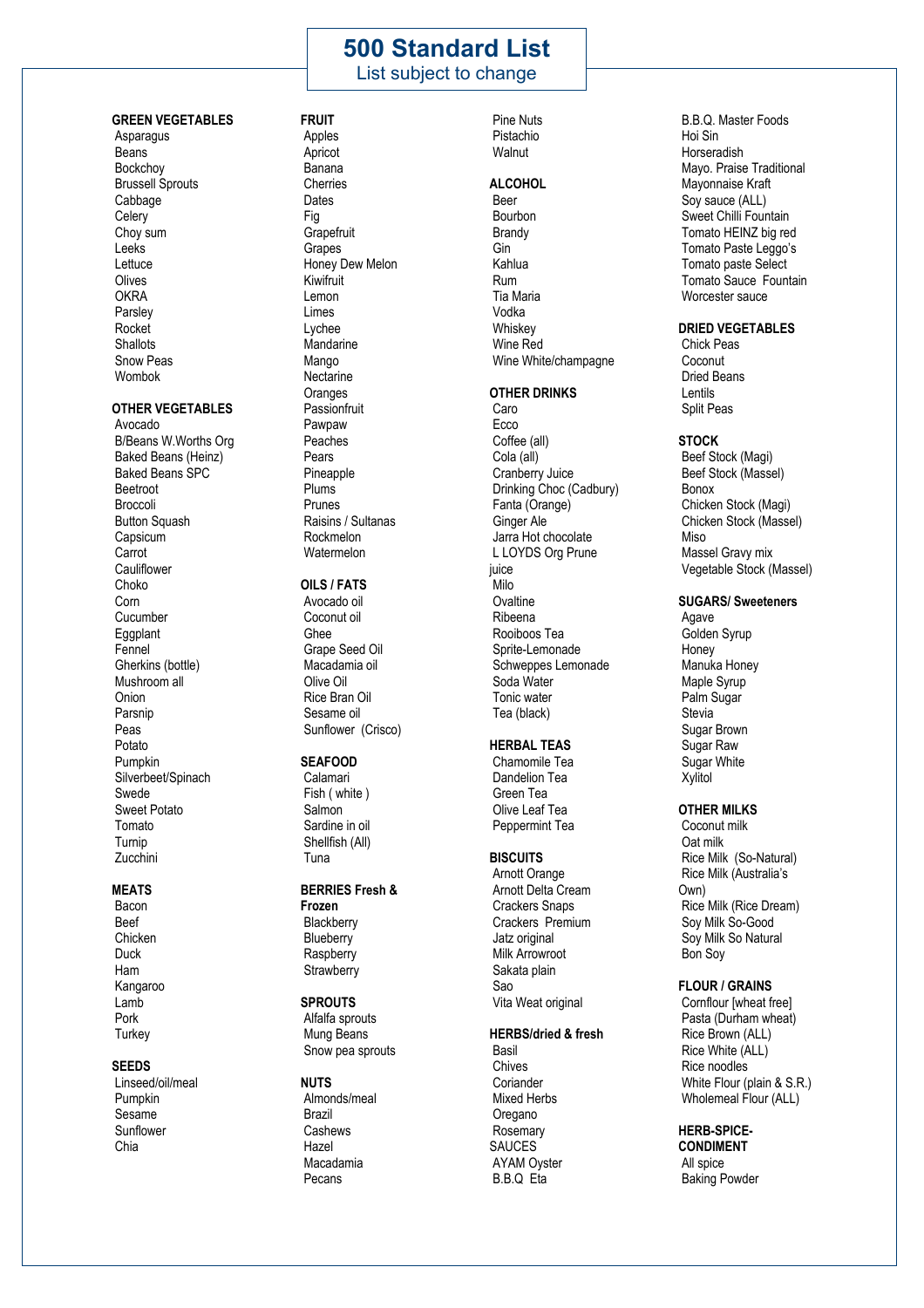#### **500 Standard List continued**

 Bay Leaf Bi Carb Soda Baking Powder Cajun Spices Chilli Cinnamon Cloves Cream of Tartar Cumin Curry Powder Dill Fennel Seeds Garam Masala **Garlic Gelatine Ginger**  Guar Gum Homus Mixed Spice **Mustard**  Nutmeg Paprika Pepper (black and white) Pepper Cayenne Salt (refined table) Salt Celtic sea salt Salt Herbemare Vege **Original**  Salt Himalayan Salt Rock Salt Tabouli **Tarragon**  Thyme Trocomare Vege Salt **Turmeric**  Vanilla (pure) Vinegar (all types) Vinegar Apple Cider Xanthan gum

#### **SOY PRODUCTS**

 Tofu Tempeh

#### **SPREADS**

 Cottees Blackberry Jam Cottees Marmalade Nutella St Dalfours strawberry St Dalfours wild blueberry Vegemite

#### **BREAKFAST CEREALS**

 CRUNCHOLA Apple and **Blueberry**  FREE AND LOW Muesli GOOD MORNING Millet Puffs Lecithin LOWAN Rice Porridge Polenta

#### **DAIRY**

 Butter Cows Cheese Cows Yoghurt

 Eggs Fetta Cheese (goat) Goats Cheese Goats Milk Icecream (Peter's Vanilla) Icecream soy Margarine (Flora) Margarine (Nuttalex) Milk A2 Milk Carnation Milk Full Cream Milk Skim Sheep Cheese Sheep Yoghurt Zymil (lactose free milk)

Cream

#### **Supermarket BREADS**

 Corn Thins Healthy Soft Sorj wrap Rice Thins White Wholemeal Mountain Rice King Henry Rye Pumpernickel 100% Rye

#### **Health Shop BREADS**

 Ancient Grain Tigris Spelt Ancient Grain Devonport Rye ESSENE sprouted bread Organic Kamut (SOL) Paine DE Campagne (SOL) Naturis organic spelt Lifestyle Ancient Grain Flinders Sourdough bread

#### **CHOCOLATE / SWEETS**

 Cocoa (Cadbury) Chocolate (Darrell Lea) Chocolate (Lindt) Chocolate (Nestle) Chocolate (Cadbury) Chocolate (Dove) Chocolate (Haig) Chocolate (SWEET WILLIAM) **Liquorice** 

#### **GLUTEN FREE**

 BASCO bread mix BASCO chicken & veg soup BASCO Chocolate Cake Basco Date loaf BASCO Pancake mix Coles GF Spaghetti Fantastic Chicken Noodles Fantastic Original crackers

 Freedom free frm gluten wraps Go Natural Fruit & Nut bar ORGRAN Buckwheat Flour ORGRAN custard powder ORGRAN Gravy Mix ORGRAN No Egg ORGRAN Rice Pasta ORGRAN Rice-Corn Pasta ORGRAN spaghetti Tom Sauce SAN REMO Glut Free Pasta MOORE'S GF.yeast free bread Country Life Yeast gluten wheat free Common Ground buckwheat sourdough Naturis GF rice loaf Supermarket CEREALS **Cornflakes**  Crunchy Nut Goodness Cereals (all) Just Right Oat Bran Oat Brits Rice Bran Rice Bubbles Rolled Oats Special K Sultana Bran Vita Brits Weet Bix

#### **LAUNDRY Products**

 Bio Zet Bleach Cold Power Dynamo Fabric Softener Cuddly Fabric Softener Fluffy Lux Flakes (laundry) Nappisan Omo Preen Radiant Sard Wonder Soaker Windex Wool Mix M.Gardner

#### **EARTH CHOICE PRODUCTS**

 Fabric Softener Laundry liquid Multi Purpose spray Wool Mix Dish Liquid Floor-surface

#### **DEODORANTS**

 Body Choice Natural Crystal Stick Dove Mum Rexona Sport Tea Tree Oil Deodorant

#### **SUNSCREEN**

 Sunscreen Banana Boat Sunscreen UV **Tripplegard**  Coles sensitive 30+ Oleo Sunscreen

#### **BATHROOM**

**CHEMICALS** Lux Body Wash Palmolive Shower Milk Shampoo Baby (Johnsons) Shampoo Head & Shoulders Shampoo Pantene Shampoo (Alchemy) Shampoo Wella Balsam Shaving Foam Gillette Shaving Gel Nivea Soap Pears Soap Dove Talcum Powder

#### **KITCHEN/Cleaning**

**Products** Ajax Spray & Wipe Domestos Exit Mould Insect Spray Jif

 Morning Fresh Palmolive Dish Liquid Pine-O-Cleen Shower Power Sunlight Dish Liquid

#### **TOOTHPASTE**

 Colgate (all types) Grants Herbal McLeans (all types) RED SEAL Herbal Sensodyne **Steradent** VICCO Herbal

#### **HAIR/FIBRES**

**Cotton**  Mixed Feathers Polyester **Wool** 

#### **METALS**

 Aluminium Gold **Mercury** Silver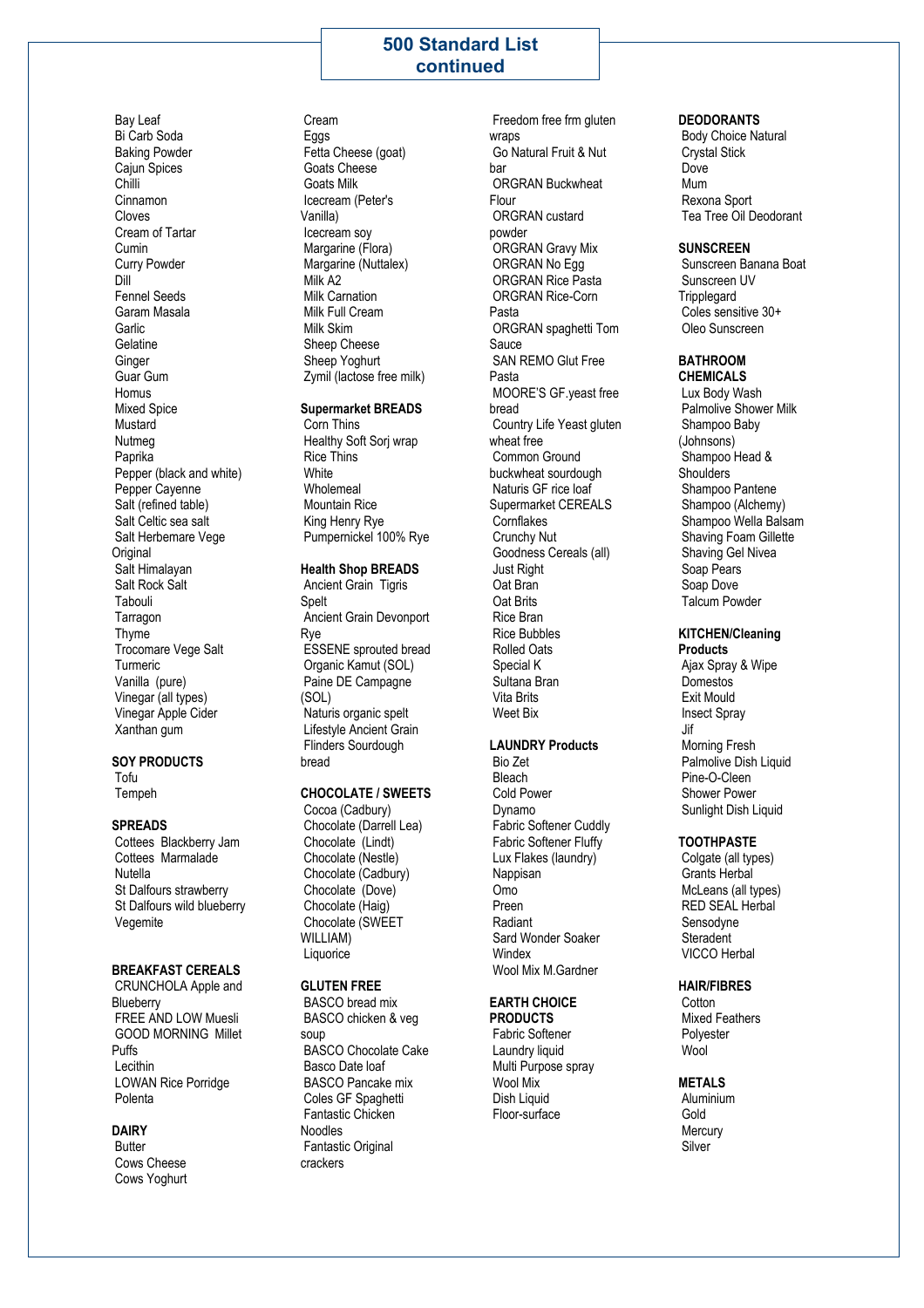**Continued** 

#### **COMMON SUPPLEMENTS**

 Ammodine Aloe Vera Chlorella Fish oil Capsules Inner Health Plus Inner Health plus Dairy free Lugol Nordic Fish Oils Psyllium Rose Hip Oil Tissue Salts/celloids Slippery Elm Powder **Spirulina**  Barley Green Wheat grass Herbal Fibre blend ISOwhey Protein Powder

#### **CREAMS AND OINTMENTS**

 Arnica (Martin & Pleasance) Calendula (Martin & Pleasance) Comfrey (Martin & Pleasance) Chickweed (Greenridge) Papaw ointment (Lucas) Thuja (Martin & Pleasance) Sorbolene

#### **PETRO CHEMICALS**

 Diesel Kerosene Methylated Spirits Petrol Engine oil Cigarette Smoke

#### **CHEMIST PRODUCTS**

 Aspro Nurofen Panadine Paracetamol Heron Paracetamol Panadol

#### **HEALTH SHOP/**

**ORGANIC** Barley Grain Bean Broad Bean Kidney Bean Lima Bean Adzuki Bean Borlotti Bean Cannellini Carob Chickpea Splits Cous Cous Cranberries Dried Coconut water Flour Amaranth

 Flour BESAN Flour Buckwheat Flour Coconut Flour Kamut Flour Maize Flour Rye Flour Soy Flour Spelt Flour Tapioca Gogi Berries Hazelnut Meal Maca Powder Millet Grain Moong Dahl Nori Butter Chicken **OZGANICS**  Thai Green Curry **OZGANICS**  Quinoa Flakes Rapadura Sugar Raw Cacao Red Lentils Wild Blueberry Wild Raspberries Wild Rice Potato Flour Psyllium Tapico Flour Falafel raw cacao **CELLOIDS** SS69 SP96 S79 PS 29 PP85 PC73

 MP 65 IP82 CS 36 CP 57 CF43

Tissue Salts Option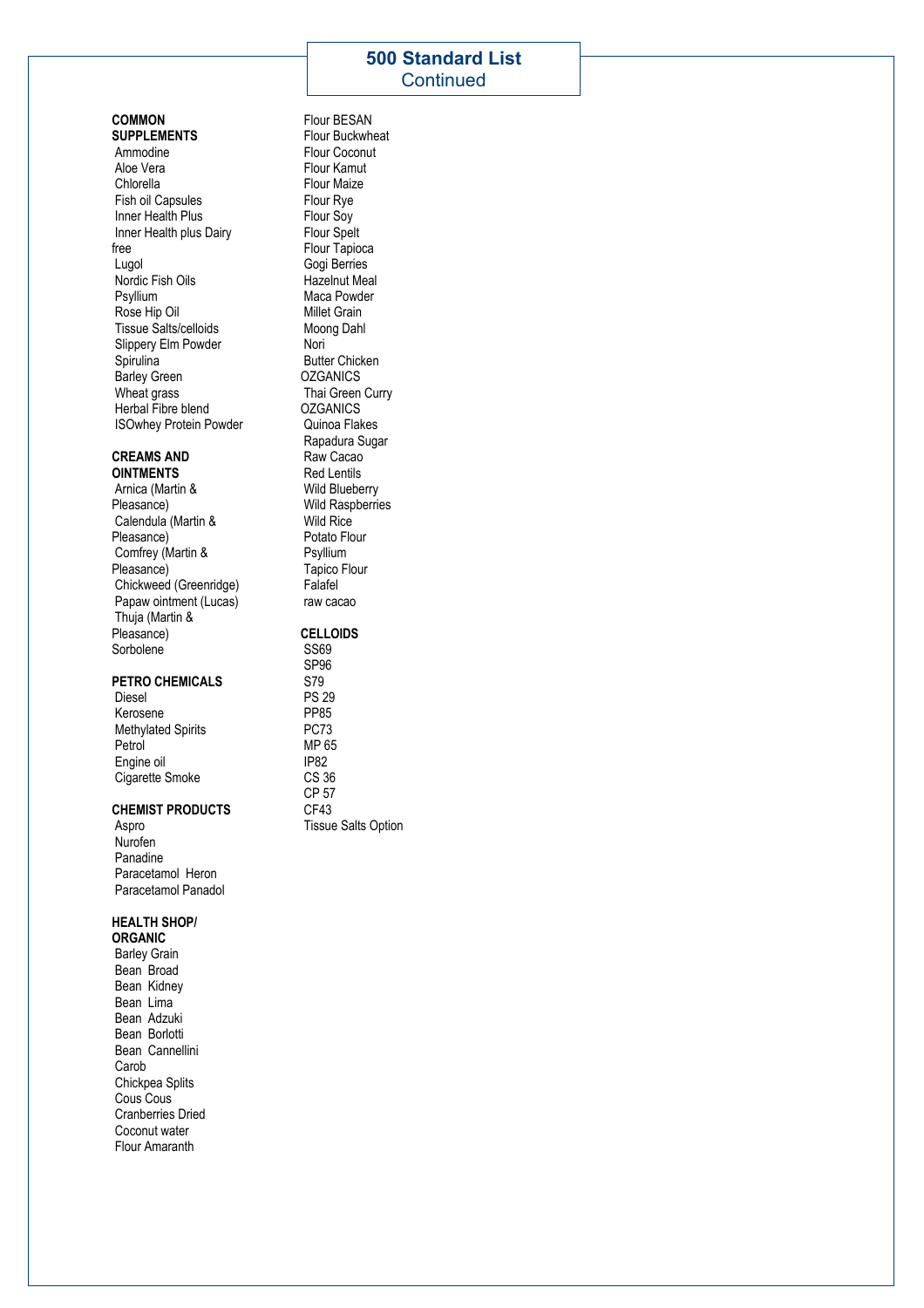# **Bio-Compatibility Hair Analysis**

## **Hair Analysis & Wellness Programme**

### **The Bio-Compatibility System is the result of over thirty years of research and development by qualified Naturopaths in Australia. This is a Naturopathic Wellness programme which is used in more than 20 countries.**

### **Here is how it works**

The technique is based on the way in which the foods and products benefit the individual person. Each person is unique so it obviously follows that when it comes to foods and household products

### **'one size does not fit all'.**

Each individual has his/her own nutritional and energy requirements. Have you noticed that some foods give you good energy while others seem to drag you down and seem to aggravate existing symptoms?

Bio-Compatibility Hair Analysis is about finding local foods and household products that suit the individual. It is not based on Nutritional advice nor is it a Medical programme designed to treat diseases.

This 6month WELLNESS PROGRAMME follows the Naturopathic principle,

### **"Feed the body correctly and allow the body to repair itself".**

Using a hair sample, Bio-Compatibility testing identifies the influence (either positive or negative) that each of a wide range of foods and products has on the individual body. This way we are able to determine which foods and products should be avoided and which can be used. Remember, feed the body correctly and it can function much better.

#### **What our hair analysis test covers**

Our standard test covers a list of 500 items — including all food groups, bathroom, laundry, Gluten-free and kitchen products. The focus is on what you CAN eat and use rather than what you can't. It includes common local brands found in supermarkets and health food stores. Each item is tested in the form it is usually consumed (both raw and/or cooked where applicable).

#### **6-month WELLNESS PROGRAMME**

we then test your compatibility with over 500 local foods and products. We use these test results to develop your *personal Wellness Programme*.

You receive a very comprehensive 16 page report which includes full instructions for the 6 month period.

#### **The Report includes**

Test results for over 500+ items from local supermarkets. Day to day instructions to help you implement the programme correctly

General information on the different food groups

A '4week Progress form' which you fill out and return to me. I use this information to assess your progress and make changes if necessary. Your response to the programme is individual so we like to follow-up and assist you to gain the most benefit